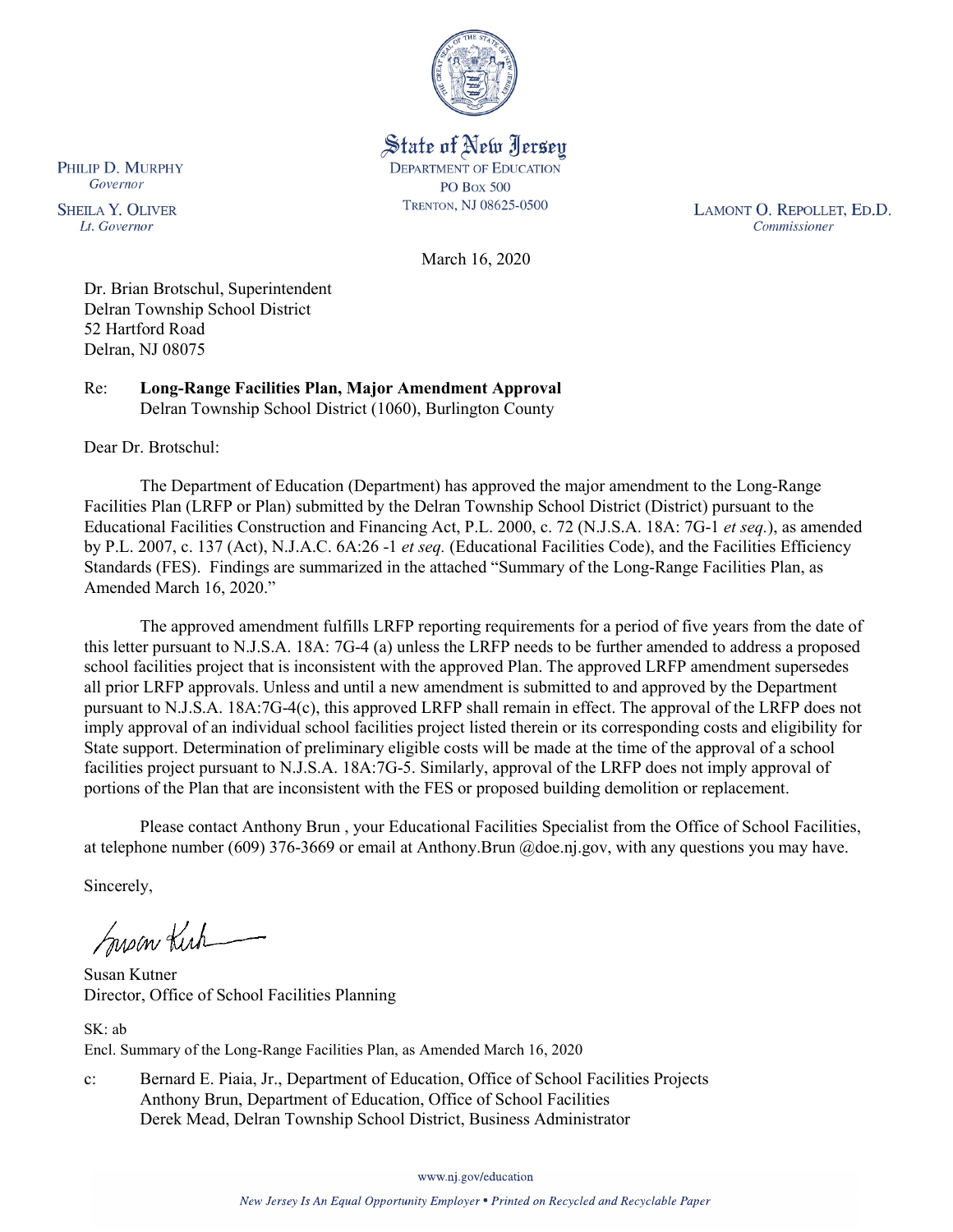# **Delran Township School District (1060) Summary of the Long-Range Facilities Plan, as Amended March 16, 2020**

The Department of Education (Department) has completed its review of the major amendment to the Long-Range Facilities Plan (LRFP or Plan) submitted by the Delran Township School District (District) pursuant to the Educational Facilities Construction and Financing Act, P.L. 2000, c. 72 (N.J.S.A. 18A: 7G-1 *et seq.*), as amended by P.L. 2007, c. 137 (Act), N.J.A.C. 6A:26-1 et seq. (Educational Facilities Code), and the Facilities Efficiency Standards (FES).

The following provides a summary of the District's approved amended LRFP. The summary is based on the standards set forth in the Act, the Educational Facilities Code, the FES, District-reported information in the Department's LRFP reporting system, and supporting documentation. The referenced reports in *italic* text are standard reports available on the Department's LRFP website.

### **1. Inventory Overview**

The District is classified as a Regular Operating District (ROD) for funding purposes. It provides services for students in grades PK-12.

The District identified existing and proposed schools, sites, buildings, rooms, and site amenities in its LRFP. Table 1 lists the number of existing and proposed district schools, sites, and buildings. Detailed information can be found in the *School Asset Inventory Report* and the *Site Asset Inventory Report.*

**As directed by the Department, school facilities projects that have received initial approval by the Department and have been approved by the voters, if applicable, are represented as "existing" in the LRFP.** Approved projects that include new construction and/or the reconfiguration/reassignment of existing program space are as follows: n/a.

#### **Table 1: Number of Schools, School Buildings, and Sites**

|                                              | Existing | <b>Proposed</b> |
|----------------------------------------------|----------|-----------------|
| Number of Schools (assigned DOE school code) |          |                 |
| Number of School Buildings <sup>1</sup>      |          |                 |
| Number of Non-School Buildings <sup>2</sup>  |          |                 |
| Number of Vacant Buildings                   |          |                 |
| Number of Sites                              |          |                 |

*1 Includes district-owned buildings and long-term leases serving students in district-operated programs 2 Includes occupied district-owned buildings not associated with a school, such as administrative or utility buildings*

Based on the existing facilities inventory submitted by the District:

- Schools using leased buildings (short or long-term):  $n/a$
- Schools using temporary classroom units (TCUs), excluding TCUs supporting construction: n/a
- Vacant/unassigned school buildings:  $n/a$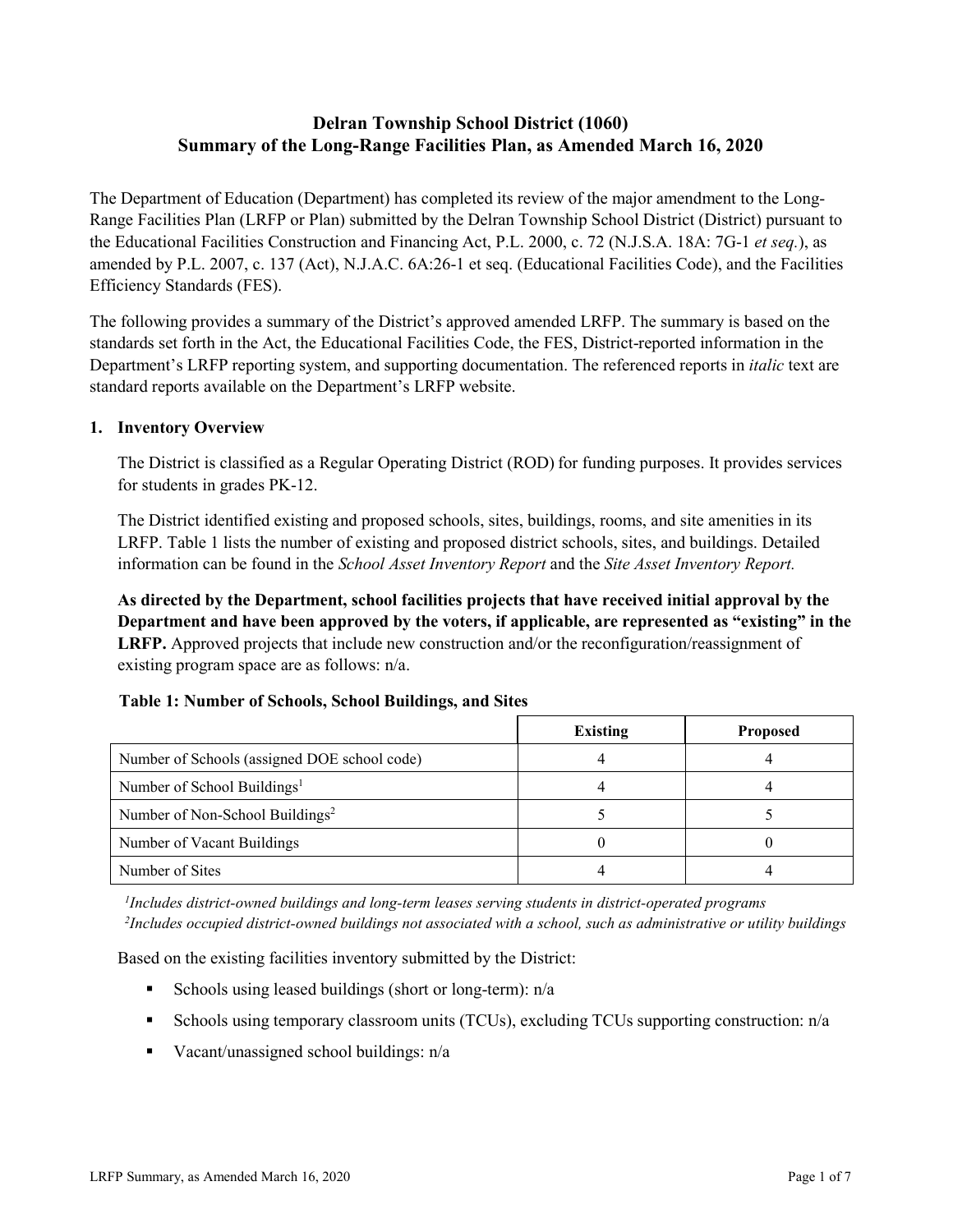**FINDINGS** The Department has determined that the proposed inventory is adequate for approval of the District's LRFP amendment. However, the LRFP determination does not imply approval of an individual school facilities project listed within the LRFP; the District must submit individual project applications for project approval.

# **2. District Enrollments**

The District determined the number of students, or "proposed enrollments," to be accommodated for LRFP planning purposes on a district-wide basis and in each school.

The Department minimally requires the submission of a standard cohort-survival projection using historic enrollment data from the Application for School State Aid (ASSA) or NJ Smart. The cohort-survival method projection method forecasts future students based upon the survival of the existing student population as it moves from grade to grade. A survival ratio of less than 1.00 indicates a loss of students, while a survival ratio of more than 1.00 indicates the class size is increasing. For example, if a survival ratio tracking first to second grade is computed to be 1.05, the grade size is increasing by 5% from one year to the next. The cohort-survival projection methodology works well for communities with stable demographic conditions. Atypical events impacting housing or enrollments, such as an economic downturn that halts new housing construction or the opening of a charter or private school, typically makes a cohort-survival projection less reliable.

#### **Proposed enrollments are based on a standard cohort-survival enrollment projection.**

Adequate supporting documentation was submitted to the Department to justify the proposed enrollments. Table 2 provides a comparison of existing and projected enrollments. All totals include special education students.

| <b>Grades</b>                | <b>Existing Enrollments</b><br>2019-20 School Year | <b>District Proposed Enrollments</b><br>2022-23 |
|------------------------------|----------------------------------------------------|-------------------------------------------------|
| PK (excl. private providers) | 53                                                 | 39                                              |
| Grades K-5                   | 1,285                                              | 1,107                                           |
| Grades 6-8                   | 718                                                | 753                                             |
| Grades 9-12                  | 925                                                | 954                                             |
| <b>Totals</b>                | 2,981                                              | 2,853                                           |

#### **Table 2: Enrollments**

**FINDINGS** The Department has determined the District's proposed enrollments to be acceptable for approval of the District's LRFP amendment. The Department will require a current enrollment projection at the time an application for a school facilities project is submitted incorporating the District's most recent enrollments in order to verify that the LRFP's planned capacity is appropriate for the updated enrollments.

#### **3. District Practices Capacity**

Based on information provided in the room inventories, *District Practices Capacity* was calculated for each school building to determine whether adequate capacity is proposed for the projected enrollments based on district scheduling and class size practices. The capacity totals assume instructional buildings can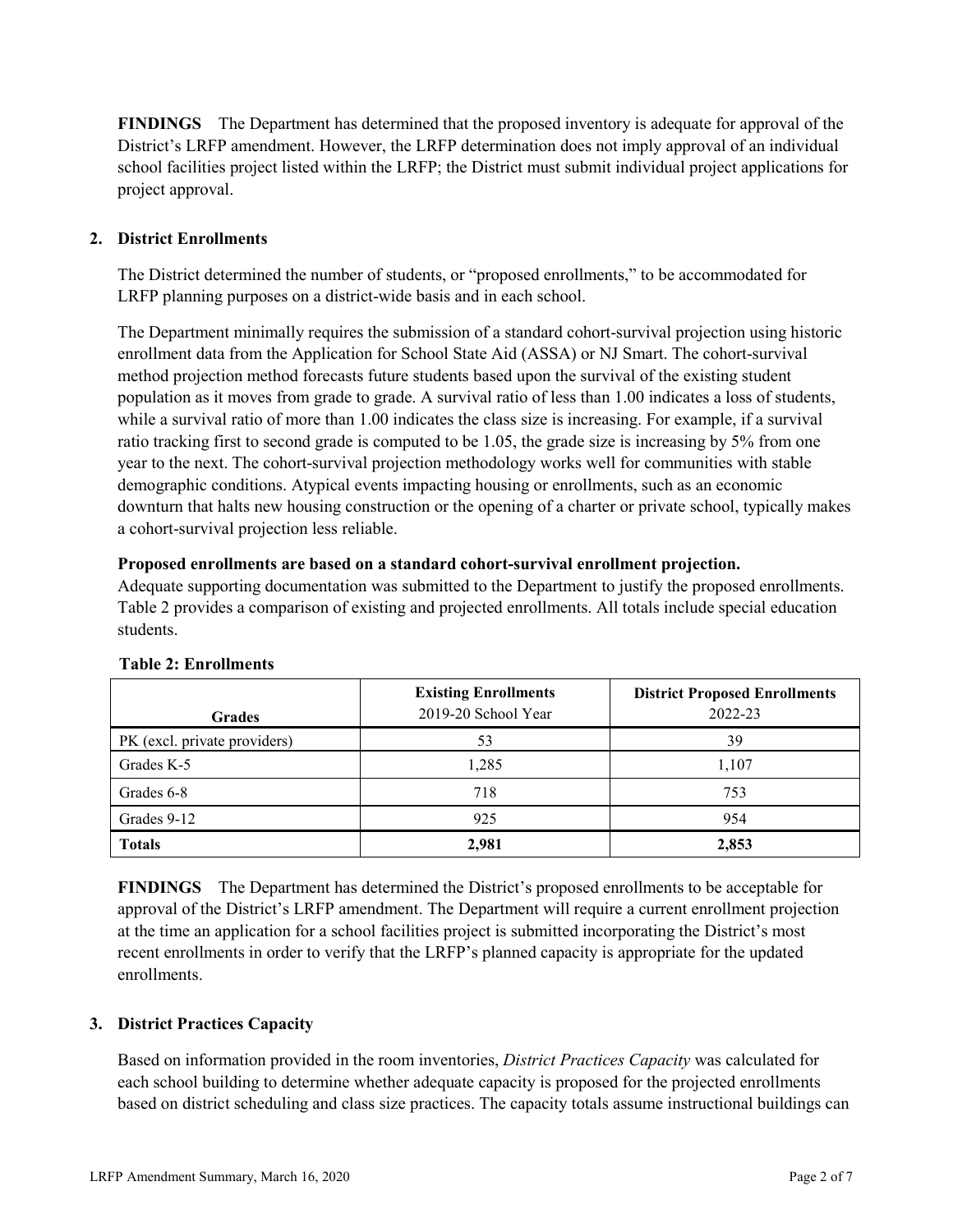be fully utilized regardless of school sending areas, transportation, and other operational issues. The calculations only consider district-owned buildings and long-term leases; short term leases and temporary buildings are excluded. A capacity utilization factor of 90% for classrooms serving grades K-8 and 85% for classrooms serving grades 9-12 is applied in accordance with the FES. No capacity utilization factor is applied to preschool classrooms.

In certain cases, districts may achieve adequate District Practices Capacity to accommodate enrollments but provide inadequate square feet per student in accordance with the FES, resulting in educational adequacy issues and "Unhoused Students." Unhoused students are considered in the "Functional Capacity" calculations used to determine potential State support for school facilities projects and are analyzed in Section 4.

Table 3 provides a summary of proposed enrollments and existing and proposed District-wide capacities. Detailed information can be found in the LRFP website reports titled *FES and District Practices Capacity Report, Existing Rooms Inventory Report, and Proposed Rooms Inventory Report.*

| <b>Grades</b>     | <b>Proposed</b><br><b>Enrollments</b> | <b>Existing</b><br><b>District</b><br><b>Practices</b><br>Capacity | <b>Existing</b><br>Deviation* | <b>Proposed</b><br><b>District</b><br><b>Practices</b><br>Capacity | <b>Proposed</b><br>Deviation* |
|-------------------|---------------------------------------|--------------------------------------------------------------------|-------------------------------|--------------------------------------------------------------------|-------------------------------|
| Elementary (PK-5) | 1,146                                 | 1,026.45                                                           | $-119.55$                     | 1,159.65                                                           | 13.65                         |
| Middle $(6-8)$    | 753                                   | 745.20                                                             | $-7.80$                       | 745.20                                                             | $-7.80$                       |
| High $(9-12)$     | 954                                   | 979.20                                                             | 25.20                         | 969.00                                                             | 15.00                         |
| <b>Totals</b>     | 2,853                                 | 2,750.85                                                           | $-102.15$                     | 2,873.85                                                           | 20.85                         |

**Table 3: District Practices Capacity Analysis**

*\* Positive numbers signify surplus capacity; negative numbers signify inadequate capacity. Negative values for District Practices capacity are acceptable for approval if proposed enrollments do not exceed 100% capacity utilization.*

Considerations:

- **Based on the proposed enrollments and existing room inventories, the District is projected to have** inadequate capacity for the following grade groups, assuming all school buildings can be fully utilized: n/a
- Adequate justification has been provided by the District if the proposed capacity for a school significantly deviates from the proposed enrollments. Generally, surplus capacity is acceptable for LRFP approval if additional capacity is not proposed through new construction.

**FINDINGS**The Department has determined that proposed District capacity, in accordance with the proposed enrollments, is adequate for approval of the District's LRFP amendment. The Department will require a current enrollment projection at the time an application for a school facilities project is submitted, incorporating the District's most recent Fall Enrollment Report, in order to verify that the LRFP's planned capacity meets the District's updated enrollments.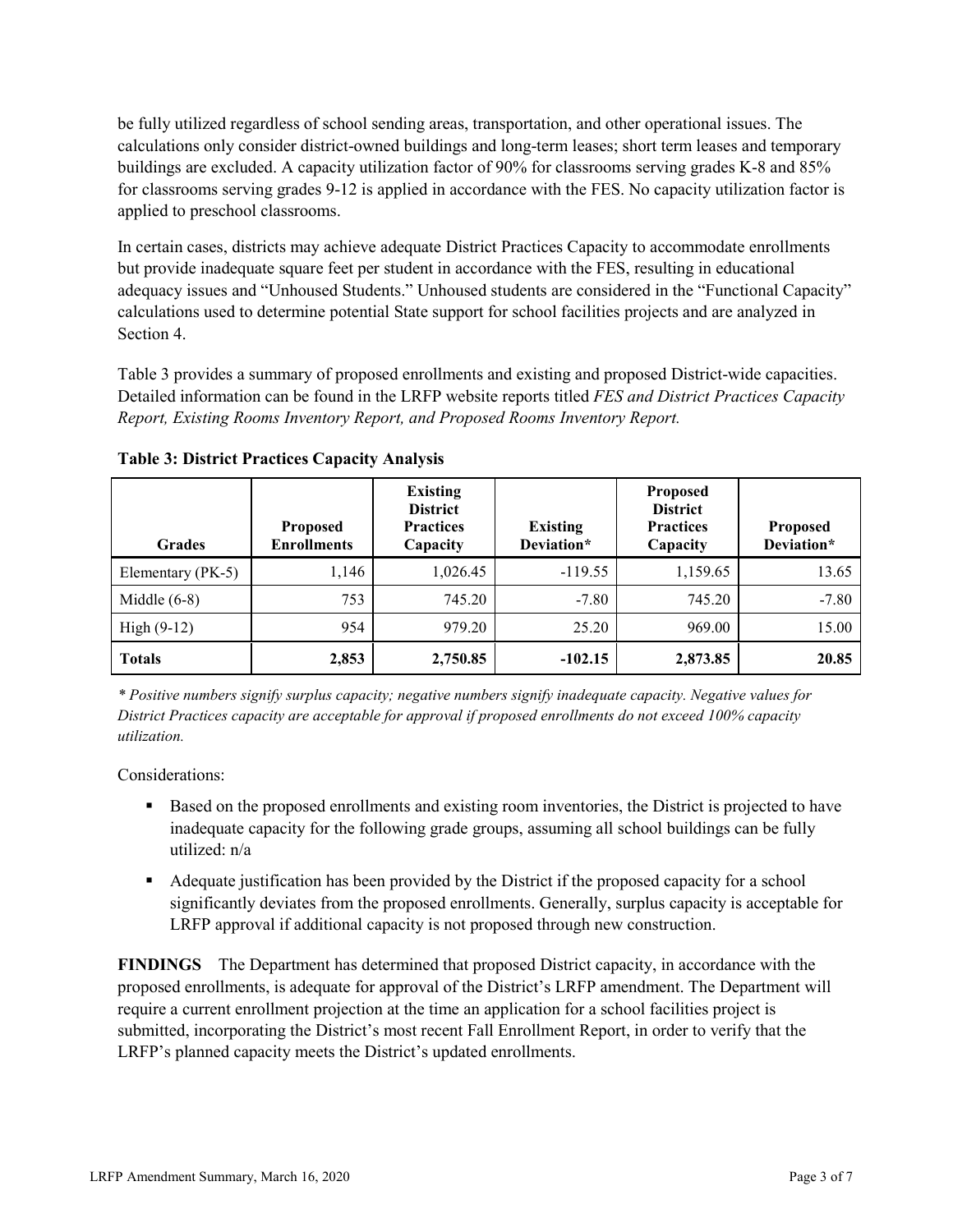### **4. New Construction Funding Eligibility**

*Functional Capacity* was calculated and compared to the proposed enrollments to provide a **preliminary estimate** of Unhoused Students and new construction funding eligibility. **Final determinations will be made at the time of project application approvals.**

*Functional Capacity* is the adjusted gross square footage of a school building *(total gross square feet minus excluded space)* divided by the minimum area allowance per full-time equivalent student for the grade level contained therein. *Unhoused Students* is the number of students projected to be enrolled in the District that exceeds the Functional Capacity of the District's schools pursuant to N.J.A.C. 6A:26-2.2(c). *Excluded Square Feet* includes (1) square footage exceeding the FES for any pre-kindergarten, kindergarten, general education, or self-contained special education classroom; (2) grossing factor square footage *(corridors, stairs, mechanical rooms, etc.)* that exceeds the FES allowance, and (3) square feet proposed to be demolished or discontinued from use. Excluded square feet may be revised during the review process for individual school facilities projects.

Table 4 provides a preliminary assessment of the Functional Capacity, Unhoused Students, and Estimated Maximum Approved Area for Unhoused Students for each FES grade group. The calculations exclude temporary facilities and short-term leased buildings. School buildings proposed for whole or partial demolition or reassignment to a non-school use are excluded from the calculations pending project application review. If a building is proposed to be reassigned to a different school, the square footage is applied to the proposed grades after reassignment. Buildings that are not assigned to a school are excluded from the calculations. In addition, only preschool students eligible for state funding (former ECPA students) are included. Detailed information concerning the calculations can be found in the *Functional Capacity and Unhoused Students Report* and the *Excluded Square Footage Report.*

|                                                | $PK/K-5$ | $6 - 8$  | $9 - 12$   | <b>Total</b> |
|------------------------------------------------|----------|----------|------------|--------------|
| PK Eligible Students/K-12 Proposed Enrollments | 1,146    | 753      | 954        |              |
| FES Area Allowance (SF/student)                | 125.00   | 134.00   | 151.00     |              |
| <b>Prior to Completion of Proposed Work:</b>   |          |          |            |              |
| <b>Existing Gross Square Feet</b>              | 138,453  | 104,007  | 164,877    | 407,337      |
| Adjusted Gross Square Feet                     | 131,321  | 99,761   | 156,412    | 387,493      |
| <b>Adjusted Functional Capacity</b>            | 1,050.57 | 744.48   | 1,035.84   |              |
| Unhoused Students                              | 63.43    | 8.52     | 0.00       |              |
| Est. Max. Area for Unhoused Students           | 7,929.20 | 1,141.20 | 0.00       |              |
| <b>After Completion of Proposed Work:</b>      |          |          |            |              |
| Gross Square Feet                              | 146,853  | 106,957  | 164,809    | 418,619      |
| New Gross Square Feet                          | 8,400    | 2,950    | $\theta$   | 11,350       |
| Adjusted Gross Square Feet                     | 139,721  | 102,711  | 156,412    | 398,843      |
| Functional Capacity                            | 1,117.77 | 766.50   | 103,584.00 |              |
| Unhoused Students after Construction           | 0.00     | 0.00     | 0.00       |              |
| Est. Max. Area Remaining                       | 0.00     | 0.00     | 0.00       |              |

**Table 4: Estimated Maximum Approved Area for Unhoused Students**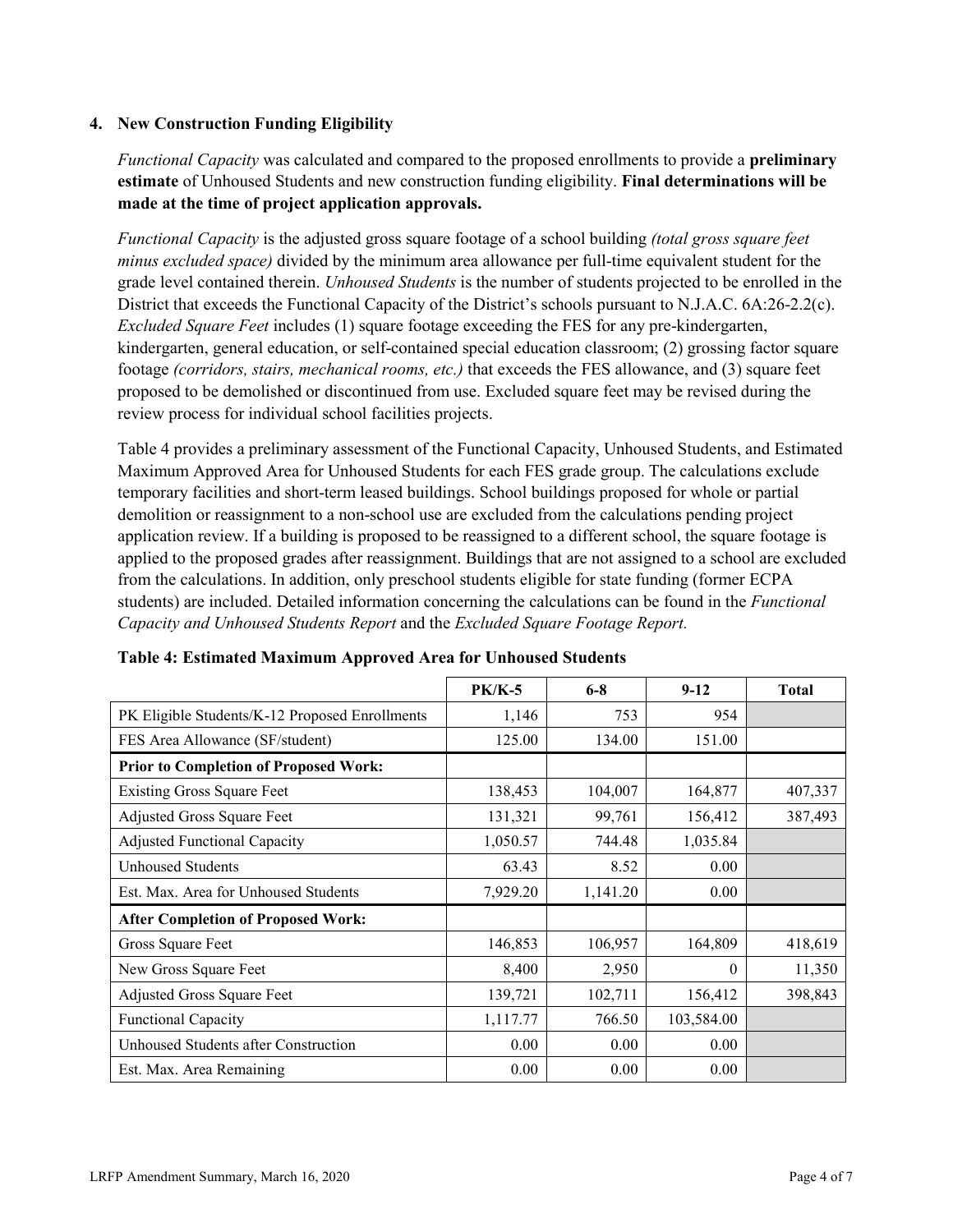Facilities used for non-instructional or non-educational purposes are ineligible for State support under the Act. However, projects for such facilities shall be reviewed by the Department to determine whether they are consistent with the District's LRFP and whether the facility, if it is to house students (full or part time) conforms to educational adequacy requirements. These projects shall conform to all applicable statutes and regulations.

Estimated costs represented in the LRFP by the District are for capital planning purposes only. The estimates are not intended to represent preliminary eligible costs or final eligible costs of approved school facilities projects.

Considerations:

- The District does not have approved projects pending completion, as noted in Section 1, that impact the Functional Capacity calculations.
- The Functional Capacity calculations *exclude* square feet proposed for demolition or discontinuation for the following FES grade groups and school buildings pending a feasibility study and project review: n/a.
- Based on the preliminary assessment, the District has Unhoused Students prior to the completion of proposed work for the following FES grade groups: PK-5, 6-8.
- New construction is proposed for the following FES grade groups: PK-5, 6-8.
- **Proposed new construction exceeds the estimated maximum area allowance for Unhoused** Students prior to the completion of the proposed work for the following grade groups: PK-5, 6-8.
- The District, based on the preliminary LRFP assessment, will not have Unhoused Students after completion of the proposed LRFP work. If the District is projected to have Unhoused Students, adequate justification has been provided to confirm educational adequacy in accordance with Section 6 of this determination.

**FINDINGS** Functional Capacity and Unhoused Students calculated in the LRFP are preliminary estimates. Preliminary Eligible Costs (PEC) and Final Eligible Costs (FEC) will be included in the review process for specific school facilities projects. A feasibility study undertaken by the District is required if building demolition or replacement is proposed per N.J.A.C. 6A:26-2.3(b)(10).

# **5. Proposed Work**

The District assessed program space, capacity, and physical plant deficiencies to determine corrective actions. Capital maintenance, or *"system actions,"* address physical plant deficiencies due to operational, building code, and /or life cycle issues. Inventory changes, or *"inventory actions,*" add, alter, or eliminate sites, site amenities, buildings, and/or rooms.

The Act (N.J.S.A. 18A:7G-7b) provides that all school facilities shall be deemed suitable for rehabilitation unless a pre-construction evaluation undertaken by the District demonstrates to the satisfaction of the Commissioner that the structure might pose a risk to the safety of the occupants even after rehabilitation or that rehabilitation is not cost-effective. Pursuant to N.J.A.C. 6A:26-2.3(b)(10), the Commissioner may identify school facilities for which new construction is proposed in lieu of rehabilitation for which it appears from the information presented that new construction is justified, provided, however, that for such school facilities so identified, the District must submit a feasibility study as part of the application for the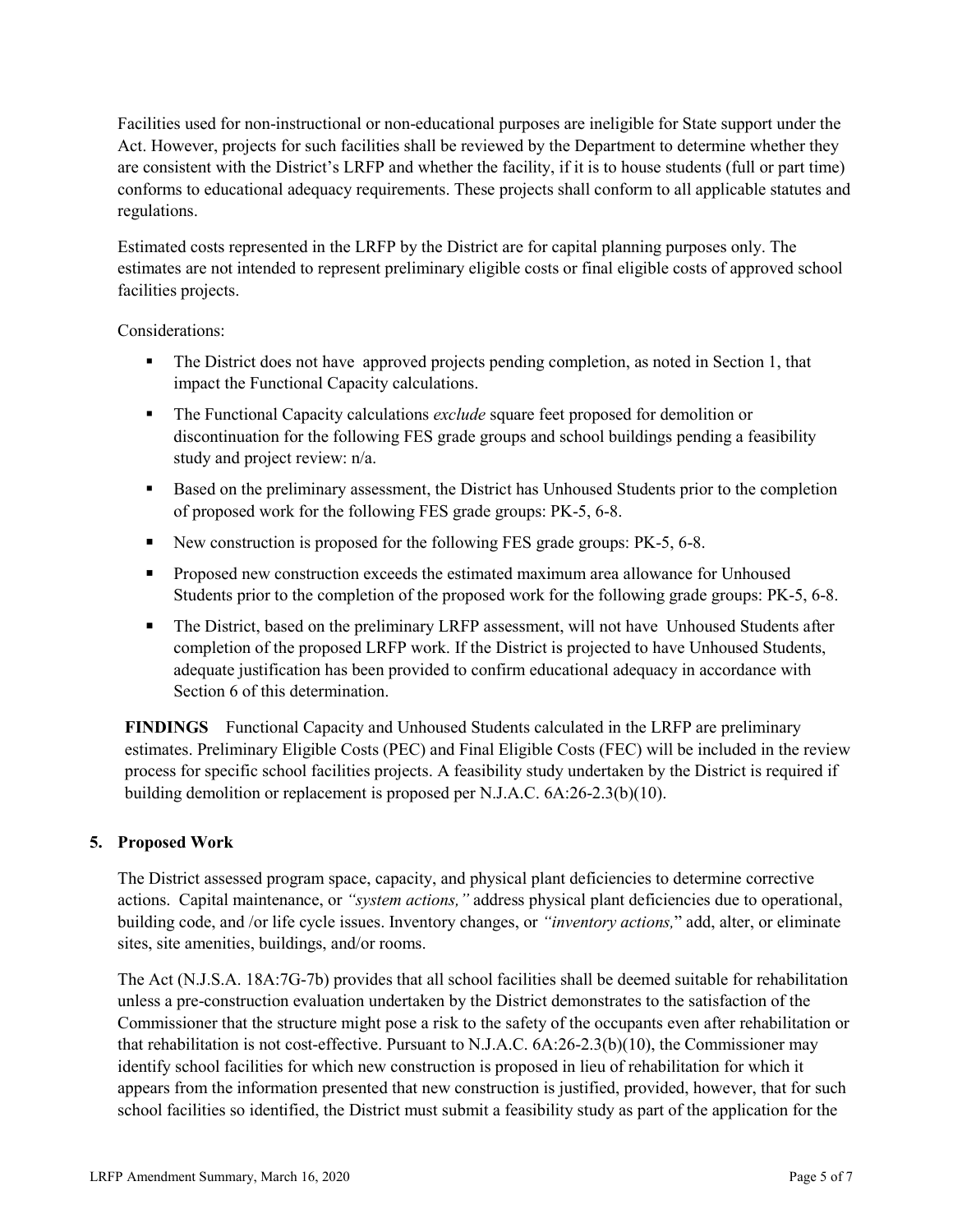specific school facilities project. The cost of each proposed building replacement is compared to the cost of additions or rehabilitation required to eliminate health and safety deficiencies and to achieve the District's programmatic model.

Table 5 lists the scope of work proposed for each school based on the building(s) serving their student population. Proposed inventory changes are described in the LRFP website reports titled *"School Asset Inventory Report and "Proposed Room Inventory Report."* Information concerning proposed systems work, or capital maintenance can be found in the "LRFP Systems Actions Summary Report".

With the completion of the proposed work, the following schools are proposed to be eliminated: n/a; the following schools are proposed to be added: n/a.

| <b>Proposed Scope of Work</b>                                                                  | <b>Applicable Schools</b>                                                                             |
|------------------------------------------------------------------------------------------------|-------------------------------------------------------------------------------------------------------|
| Renovation only (no new construction)                                                          |                                                                                                       |
| System actions only (no inventory actions)                                                     | n/a                                                                                                   |
| Existing inventory actions only (no systems actions)                                           | n/a                                                                                                   |
| Systems and inventory changes                                                                  | Delran High School (005)                                                                              |
| <b>New construction</b>                                                                        |                                                                                                       |
| Building addition only (no systems or existing inventory actions)                              | n/a                                                                                                   |
| Renovation and building addition (system, existing inventory,<br>and new construction actions) | Delran Middle School (007)<br>Delran Intermediate School (015)<br>Millbridge Elementary School ((050) |
| New building on existing site                                                                  | n/a                                                                                                   |
| New building on new or expanded site                                                           | n/a                                                                                                   |
| Site and building disposal (in addition to above scopes)                                       |                                                                                                       |
| Partial building demolition                                                                    | n/a                                                                                                   |
| Whole building demolition                                                                      | n/a                                                                                                   |
| Site and building disposal or discontinuation of use                                           | n/a                                                                                                   |

|  |  |  | <b>Table 5. School Building Scope of Work</b> |  |  |  |
|--|--|--|-----------------------------------------------|--|--|--|
|--|--|--|-----------------------------------------------|--|--|--|

**FINDINGS** The Department has determined that the proposed work is adequate for approval of the District's LRFP amendment. However, Department approval of proposed work in the LRFP does not imply the District may proceed with a school facilities project. The District must submit individual project applications with cost estimates for Department project approval. Both school facilities project approval and other capital project review require consistency with the District's approved LRFP.

#### **6. Proposed Room Inventories and the Facilities Efficiency Standards**

The District's proposed school buildings were evaluated to assess general educational adequacy in terms of compliance with the FES area allowance pursuant to N.J.A.C. 6A:26-2.2 and 2.3.

District schools proposed to provide less square feet per student than the FES after the completion of proposed work as indicated in Table 5 are as follows: Delran Middle School, Delran Intermediate School, and Millbrige Elementary School